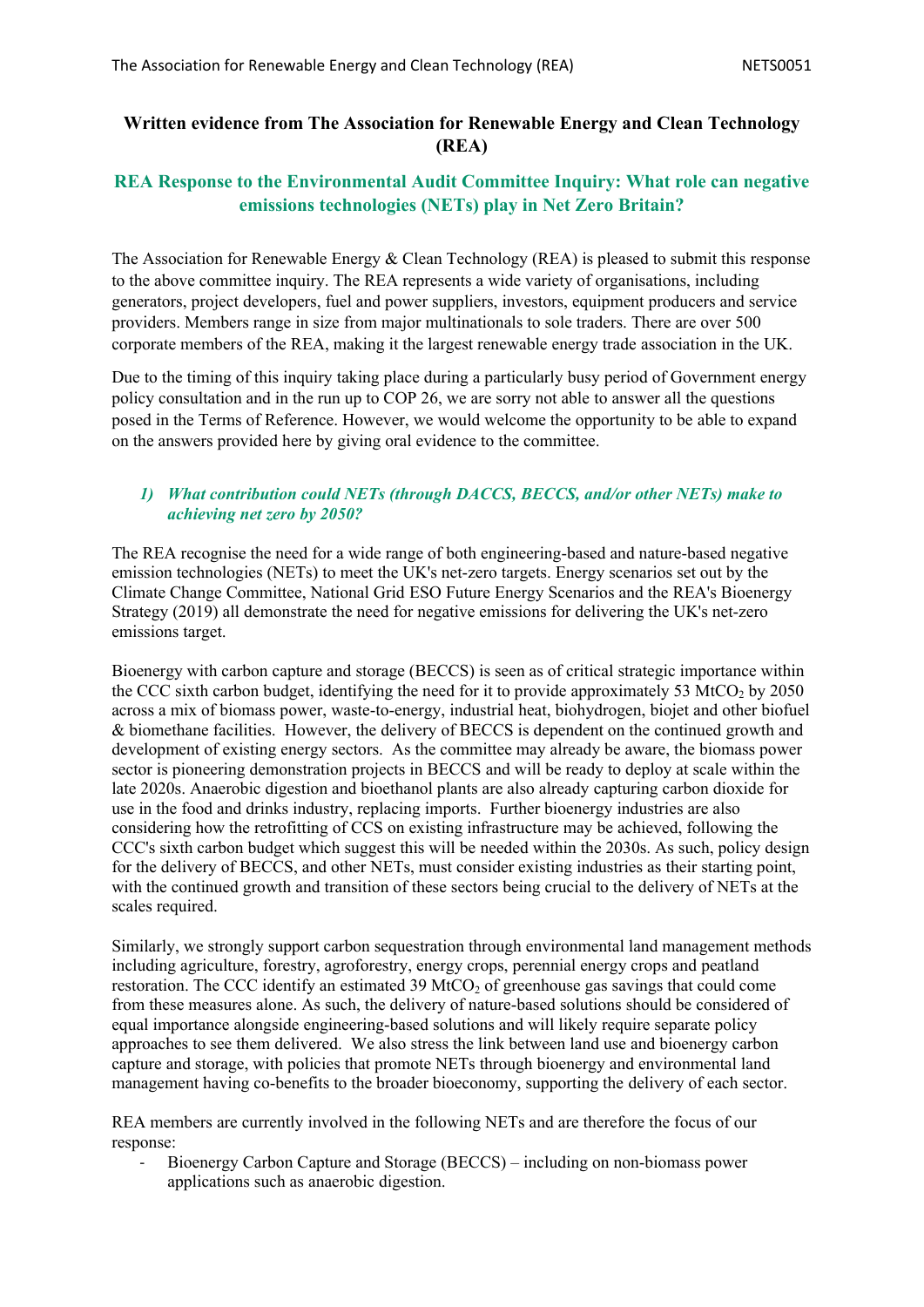- **Biochar**
- **Afforestation**
- Habitat Restoration
- Soil Carbon Sequestration

The REA are also members of the Coalition for Negative Emissions and are supportive of other NETs, as identified within their submission to this inquiry, where powered by renewable energy sources.

#### *2) What are, and have been, the barriers to further development of NETs? How can such barriers be overcome?*

Primary barriers to deployment are currently commercial and lack of dedicated policy support for the foundational industries from where NETs are going to be delivered.

The development of a market price for negative emissions is seen as critical for building the commercial case for NETs. Carbon pricing in its current form does not reward negative emission and will need to be reformed if there is to be a tradeable carbon market in which GGRs can participate and realise meaningful revenue streams.

In many cases NETs are a potential additional commercial activity for existing sectors. In such cases, both the primary activity must continue to have a market if they are to build on existing supply chains and knowledge to deliver innovative NET technologies. The additional investment to deliver NETs in these sectors must therefore be regarded as part of stackable revenue streams. In the case of BECCS, this includes being appropriately rewarded for dispatchable renewable power, contributing to energy security and grid flexibility. In the case of nature-based solutions, largely resulting from land management sectors, the benefits of NETs need to be suitably rewarded as part of the broader agriculture payments.

As such, ensuring NETs are strategically considered as part of current wider policy proposals is crucial to avoiding barriers to deployment of the foundational technologies from which NETs are attainted. In terms of current Government workstreams this means NETs being incorporated into such policy proposals as the reforms to the CfD, the Biomass Strategy, the Heat and Buildings strategy, the Hydrogen Strategy, the England Tree Strategy, reforms to the Renewable Transport Fuel Obligation and the Environmental Land Management Scheme, amongst others.

The deployment rate of NETs will also depend on the availability of infrastructure. As part of the Government strategic thinking on infrastructure priorities, there must be a focus on areas such as addressing capacity constraints on the gas network to allow for increased injection of green gasses or identifying carbon storage regions within the UK.

Regulatory barriers must also avoid being a factor. Early engagement with authorities like the Environment Agency will be crucial to ensure the development of a suitable regulatory environment that enables the deployment of NETSs and appropriate accounting for negative emissions, while also ensuring mitigation of any environmental risks posed if NETs are done badly.

Finally, in the immediate term, commercialisation is likely to be the biggest barrier to NET deployment. Different NETs are at different technology readiness levels, with many not yet being commercially viable. Dedicated bespoke support, to different solutions will be required to see the establishment of these technologies and sectors, building developer and investor confidence. This should also include the development of CCS technologies that can be retrofitted on to existing bioenergy infrastructure, to enable the transition of these sectors. This can be done to move towards more market based, and technology-neutral, delivery solutions in the medium to longer term.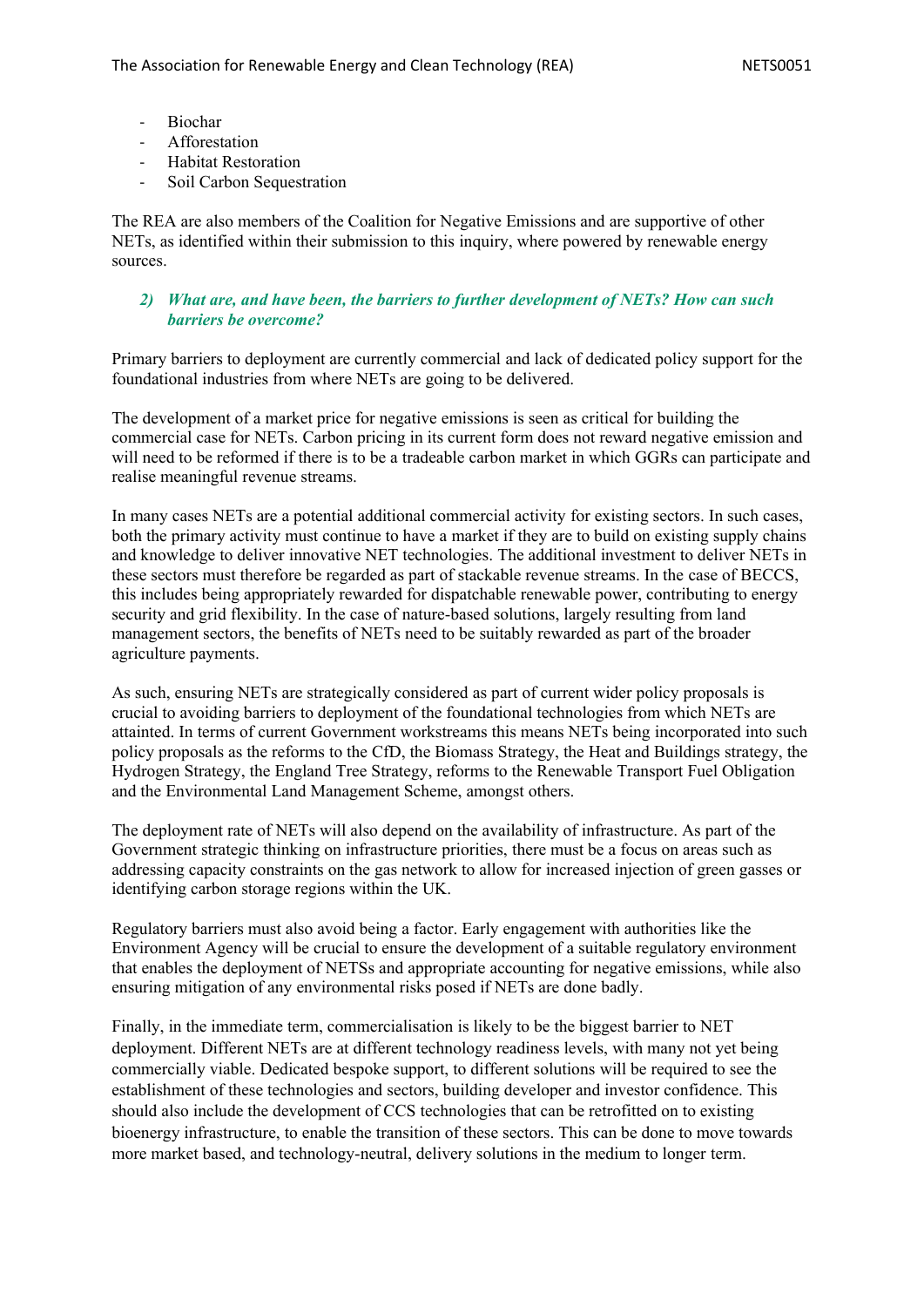### *3) How should the UK Government support the further development of NETs?*

#### *Understand the Intial Development costs*

To start, it is important to understand the main costs associated with engineering-based NETs, which need to be addressed to make a project investable. These include:

- 1. Feedstock conversion into an energy/ $CO<sub>2</sub>$  mixture (E.g. Biomass being converted to electricity)
- 2. The capture of  $CO<sub>2</sub>$  the cost of this can vary significantly depending on the technology. For example, relatively low for bioethanol/ AD.
- 3. Compression/liquefaction of  $CO<sub>2</sub>$  the cost of which is the same for all technologies.
- 4. Transport of  $CO_2$  the cost of which depends on the method of transportation, being injected into a grid vs being tinkered, plus dependent on location and distances involved.
- 5. Sequestration of  $CO_2$  cost again depending on method and location

Any future framework must consider these costs and how any support mechanism helps cover them:

- Cost 1, is likely covered by an existing support mechanism such as the Contracts for Difference Scheme or Renewable Transport Fuel Obligation. However, consideration does need to be given to the development and retrofitting of CCS technology on existing infrastructure, given support mechanisms all focus on delivering brand new projects.
- Cost 2, is where GGR support needs to focus to provide a revenue stream for negative emission production.
- Cost 3-4 are associated costs around transport and storage that are relevant to GGRs and therefore should also be considered within the design of any support mechanism.

### *Create Optimal Market Conditions in the immediate term*

In the immediate term we are supportive of technology-specific mechanisms being designed for different NETs technologies, recognising different readiness levels or the status of the sectors in which they are being implemented. Bespoke grants will likely be required to drive appropriate levels of research, development, and deployment as appropriate to the specific sector to get to a level of commercialisation that enables more market-based approaches to operate.

Much of the regulatory or infrastructure requirements for carbon transport and storage will also need to be developed in parallel. As part of the Government strategic thinking on NETs, there must be a focus on areas such as addressing capacity constraints on the gas network to allow for increased injection of green gasses or identifying carbon storage regions within the UK. On the regulatory side, thought should also be given to the development of suitable accounting methodologies for negative emissions of different sectors so that the establishment of a market-based mechanism can be successfully developed.

In addition, the government must recognise the importance of maintaining the foundational industries for different NETs. It is the established sectors, such as the bioenergy sector, that have developed the knowledge, supply chains and skills necessary to see these GGR innovations delivered. This is equally true for building on existing investor confidence, private funders will not be encouraged to invest in new technologies if their existing investments in UK industries are undermined. If Government lets these foundational industries contract, rather than enabling them to transition through dedicated support for retrofitting, then delivering the innovation and commercialisation required will become harder*.* As such, NET priorities must start to be built into existing government workstreams, with the potential for technologies deploying today being able to contribute to negative emissions in the future.